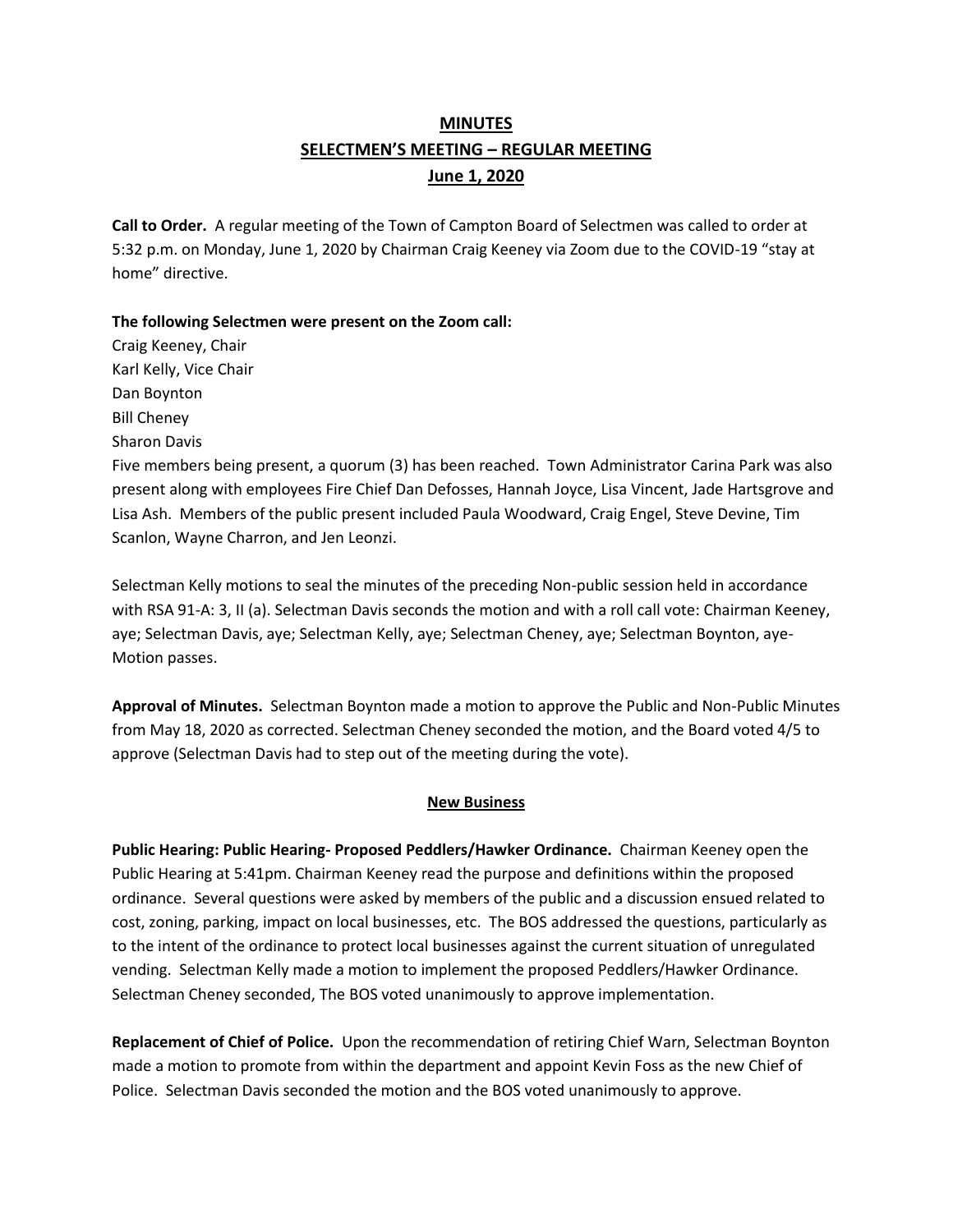**COVID-19 Building Closure Update-Reopening Plan.** Selectman Kelly reported that Granite State Glass is taking final measurements this week. Carina Park will obtain a tentative installation date. Chairman Keeney expressed concern about office cleaning once face-to-face meetings resume. Carina stated that Campton is now part of the State program to obtain PPE supplies. Selectman Boynton requested that an email be sent to department heads informing them of this opportunity.

A general discussion took place about the pros and cons of opening the office buildings to in-person meetings. It is generally agreed that as long as the technology exists to conduct electronic meetings, the offices will remain closed to public meetings for the time being. Chairman Keeney asked for the Board's opinion about whether or not public meetings should be allowed in town buildings at this time:

Bill Cheney **Karl Kelly** 

For public meetings The Section of Against public meetings Dan Boynton Sharon Davis Craig Keeney

For the time being, meetings will take place electronically and the town buildings will remain closed for public meetings.

A general discussion took place about what space and/or equipment is needed for an employee of the Town Clerk/Tax Collector's office to return to work. Hannah Joyce referred the BOS to a written proposal she submitted some weeks ago.

Lisa Ash gave an update on the activities of the Campton Parks and Recreation Program. Governor Sununu has opened summer programs with restrictions in place. Cleaning will be done by Parks and Recreation staff. Lisa stated that only attendees who have participated in the past will be allowed to do so this year. Chairman Keeney asked if school administration is satisfied with the arrangements and Lisa stated yes.

#### **Correspondence**

Carina Park stated that a letter from the State had been received informing the town of intention to harvest timber in Blair State Forrest. The bidding process has begun for a logging company to do the harvest.

Carina stated that she obtained the necessary signatures for Campton to participate in the COVID Relief grant.

She also reminded the BOS that a Zoom meeting is scheduled for 6/2/20 with BETA Group.

### **Committee Updates**

Selectman Boynton stated that plans are moving ahead for a temporary partition to be installed in the map area of the town office building.